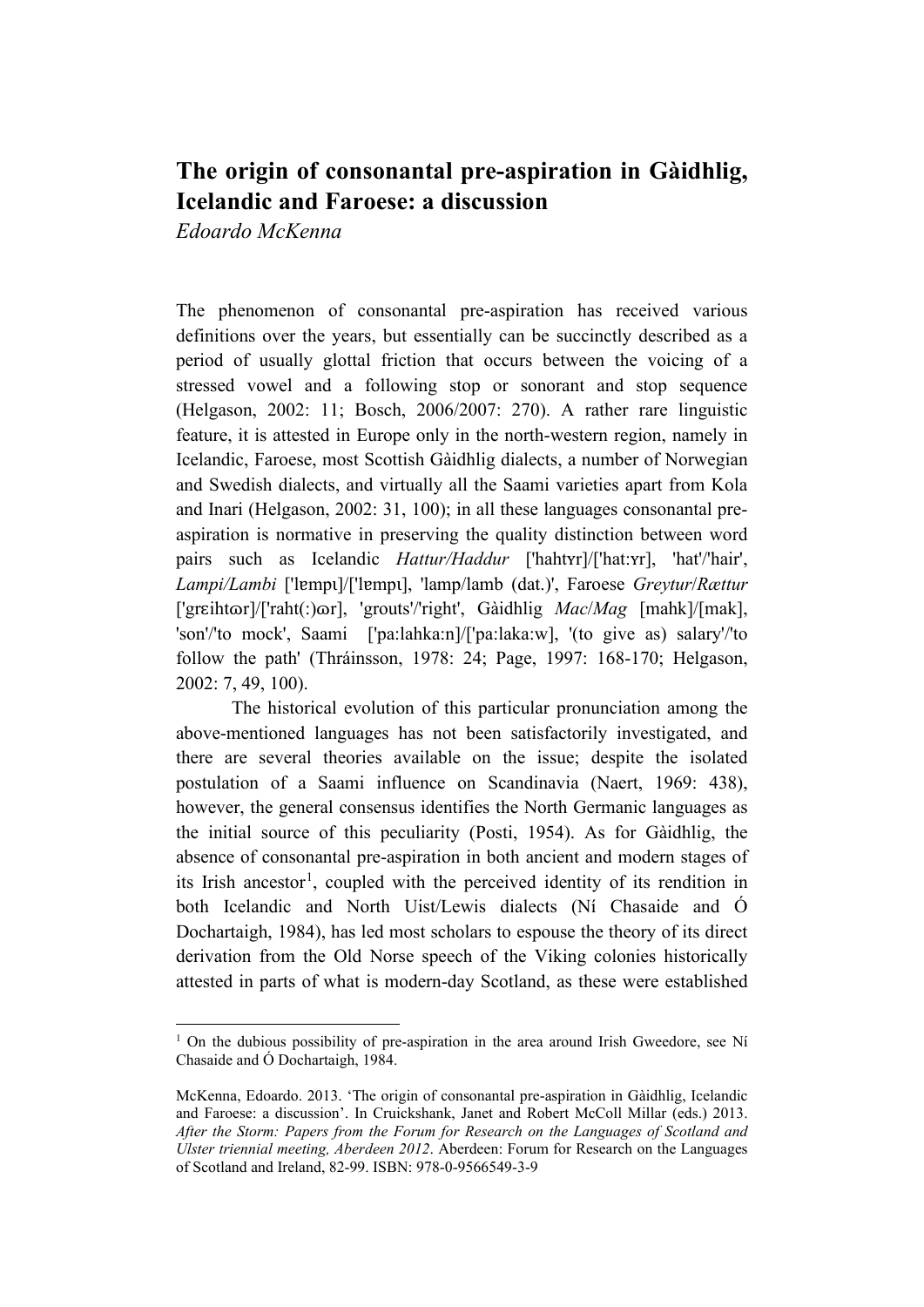at roughly the same time as the Scandinavian settlements in the North Atlantic (Marstrander, 1932; Oftedal 1983: 99; Clement 1983: 104-105). In medial and final position after a vowel Old Norse preserved the contrast between long tenues and mediae, but neutralised their short counterparts as voiceless; it has however been postulated that in a subset of Old Norse dialects the distinction between the two types of long stops must have been expressed as an opposition between pre-aspirated tenues and voiceless mediae. The accepted view is that once the Scotland-based Norsemen shifted to the language of the autochthonous Gaels after a period of relative isolation, they found themselves unable to correctly reproduce the opposition between postvocalic short voiceless tenues and short voiced mediae which Early Gàidhlig<sup>[2](#page-1-0)</sup> had in common with Old Irish; in order to overcome the obstacle, they are supposed to have adopted in some areas the aspirated pronunciation of long stops present in their substrate language, and to have subsequently reduced long consonants, as these were not in phonemic opposition to short stops in Early Gàidhlig (Borgstrøm, 1974: 95- 96).

The official vulgate, however, is far from having satisfactorily solved all the obscure points. The data collected on local pronunciations by the Survey of the Gaelic dialects of Scotland, for instance, have not only convincingly demonstrated that the realisation of pre-aspiration across the districts ranges from a barely audible breathing to a variously distributed full velar fricative, but also that pre-aspiration achieves its greatest intensity in the Central Highlands virtually untouched by Scandinavian colonisation, and is conversely absent in large swathes of the territory formerly under Norse rule<sup>[3](#page-1-1)</sup> (Borgstrøm, 1974: 96-98; MacAulay, 1992: 156; Bosch, 2006/2007: 273-277).

<span id="page-1-0"></span><sup>2</sup> The common literary medium in Gaelic Scotland was essentially the same as Ireland's until the  $16<sup>th</sup>$ -17<sup>th</sup> century; for the purposes of the present discussion, therefore, Early Gàidhlig will be used to indicate the unattested spoken renditions of Old, Middle and Classical Irish as postulated for Scotland, Gàidhlig will refer to all instances of recognisably Scottish varieties, while Goidelic will be loosely employed to cover linguistic forms common to both Ireland and Scotland.

<span id="page-1-1"></span><sup>&</sup>lt;sup>3</sup> The areas formerly occupied by the Norse invaders were most of Sutherland and Easter Ross, the south-eastern edges of the Highlands, Arran, the Kintyre peninsula, and scattered points on the mainland coast opposite them (see Figure 1).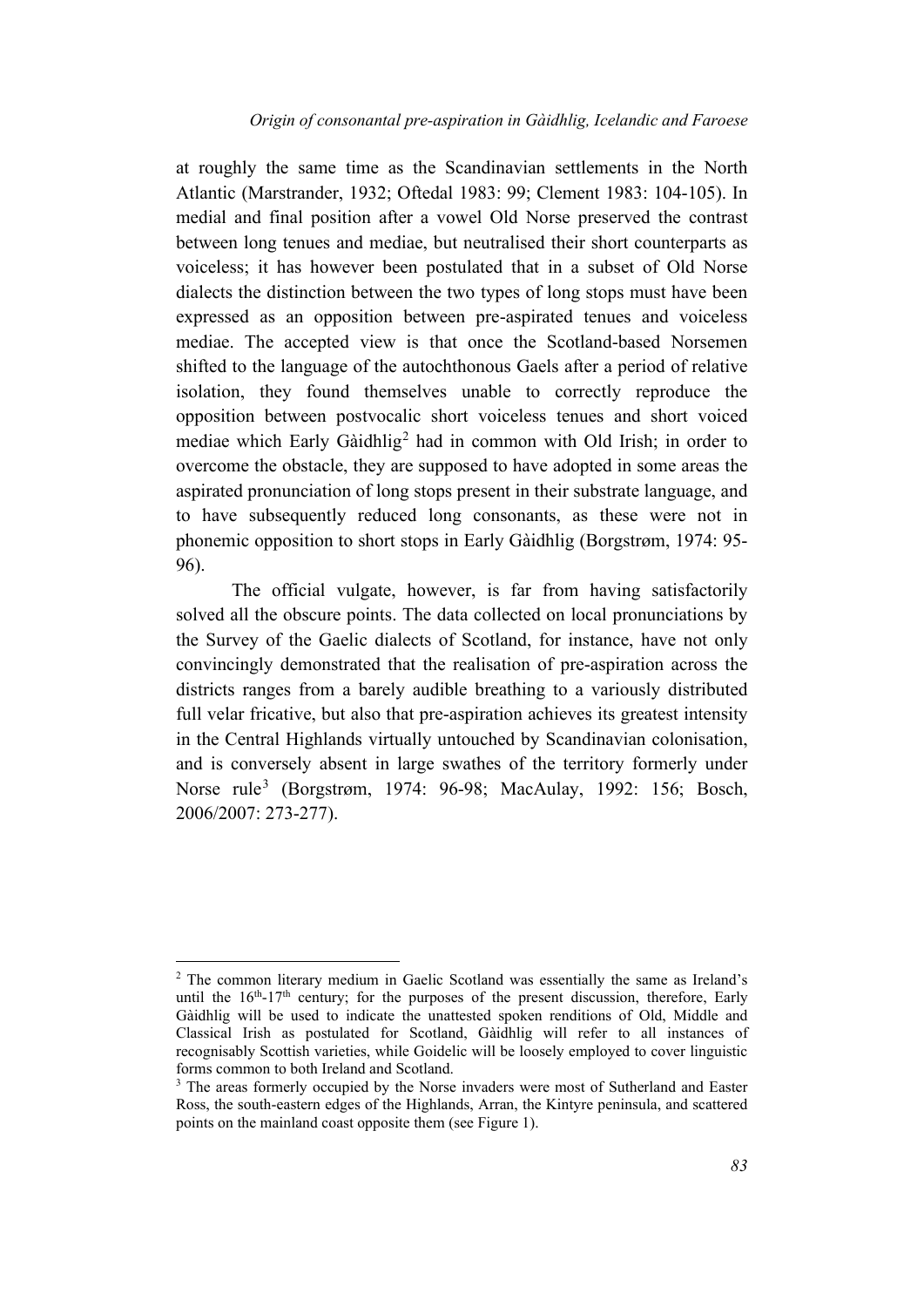

**Figure 1 – Consonantal pre-aspiration in the various Gàidhlig dialects and the areas of Viking settlement (in chequered black).**

Kenneth Jackson had already remarked on this seeming contradiction, and advanced the hypothesis that pre-aspiration's original centre of diffusion should in fact be identified where its realisation is strongest (Jackson, 1962: 10; Oftedal, 1962: 117). A couple of decades later Ó Murchú concurred, and argued that the feature must have been prompted by a weakening of voiced medial consonants into voiceless ones in parts of south-eastern Scotland; the more conservative north-western dialects subsequently accepted the innovation, and developed pre-aspiration in order to preserve the phonetic distinction between the voiced and unvoiced consonants inherited from Old Irish (Ó Murchú 1985: 195-198). Borgstrøm, for his part, claimed that preaspiration had spread from its initial base in Lewis, Northern and Western Sutherland, and the greater part of mainland Ross-shire due to the prestige it must have enjoyed, and had later evolved into the velar fricative variant attested in the Central Highland districts because of the locals' inability to cope with a non-native /h/ before stops, possibly on the analogy with the extant Gàidhlig cluster /xk/ (Borgstrøm, 1974: 99).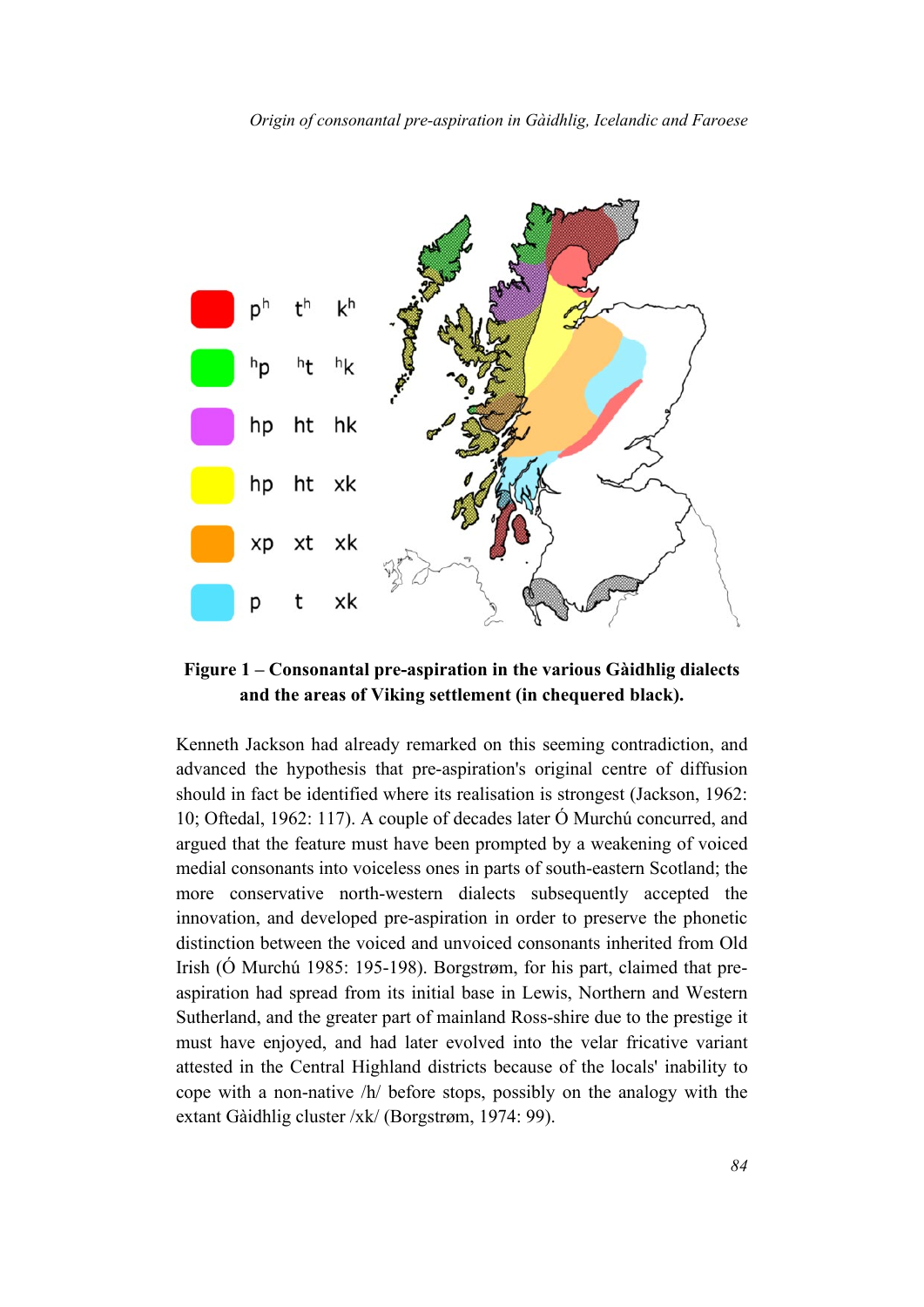Although Borgstrøm did not provide any further explanation on the sociolinguistic context of the alleged prestige of the Northern varieties, both theories can in fact be refuted on the basis of the extant evidence. The 16thcentury Book of the Dean of Linsmore and the Fernaig manuscript compiled some hundred and fifty years later were drafted in a quasi-phonetic transcription of Gàidhlig based on Middle Scots scribal practices, and originated exactly in those south-eastern areas where pre-aspiration was strongest: assuming the spelling conventions adopted adequately reflected contemporary pronunciation, it is interesting to note that neither displays any trace of pre-aspiration. If the year 1266 is postulated as the initial stage of linguistic separation between Early Gàidhlig and Manx, which never developed pre-aspiration, and if it is also accepted that the first written instance of Scottish pre-aspiration is to be found in the late 17th century Wardlaw manuscript (Jackson 1951: 91), it follows that the phenomenon must have come into being within the period between 1266 and the late  $17<sup>th</sup>$ century: at that time, nonetheless, there existed no political or cultural centre in either the north-west or the south-east of Scotland that was sufficiently powerful or prestigious to actively spread it to other parts of the country.

Another potential objection is posed by what appears to be the underlying psychology of Old Norse as preserved in the modern Icelandic language. Empirical pronunciation tests of English and German wordlists have demonstrated that non-fluent Icelandic learners of languages characterised by a long vowel-short vowel contrast in stressed position tend to apply their native patterns of pre-aspiration: while consonants after a perceived short vowel are aspirated regardless of whether they are geminate or not<sup>[4](#page-3-0)</sup>, single consonants after a long vowel retain their original quality, thus providing the opposition between, for instance, German *mit* ['mɩht] and *Mitte* ['muhta] on the one hand, and *Miete* ['mi:t<sub>(h)</sub>a] on the other (Thráinsson, 1978: 13). Since the extant evidence would seem to indicate that pre-aspiration was first instigated in some Scandinavian dialects by consonantal gemination through assimilation, and that the process was completed well before the Vikings' emigrational wanderings (Marstrander: 1932: 302; Chapman, 1962: 84), it would seem logical to expect the same mechanism outlined above to apply to the Old Norse pronunciation of a foreign language with long-short vowels such as Early Gàidhlig: yet had that been the case, words like *siùcar,* sugar, and *còta*, coat, should have emerged as ['[u:k<sub>(h)</sub>ər] and ['kɔ:t(h)ə], rather than as ['[u:hkər] and ['kɔ:htə].

<span id="page-3-0"></span><sup>&</sup>lt;sup>4</sup> The VC sequence is unknown to Icelandic, the only ones allowed being V:C and VC:.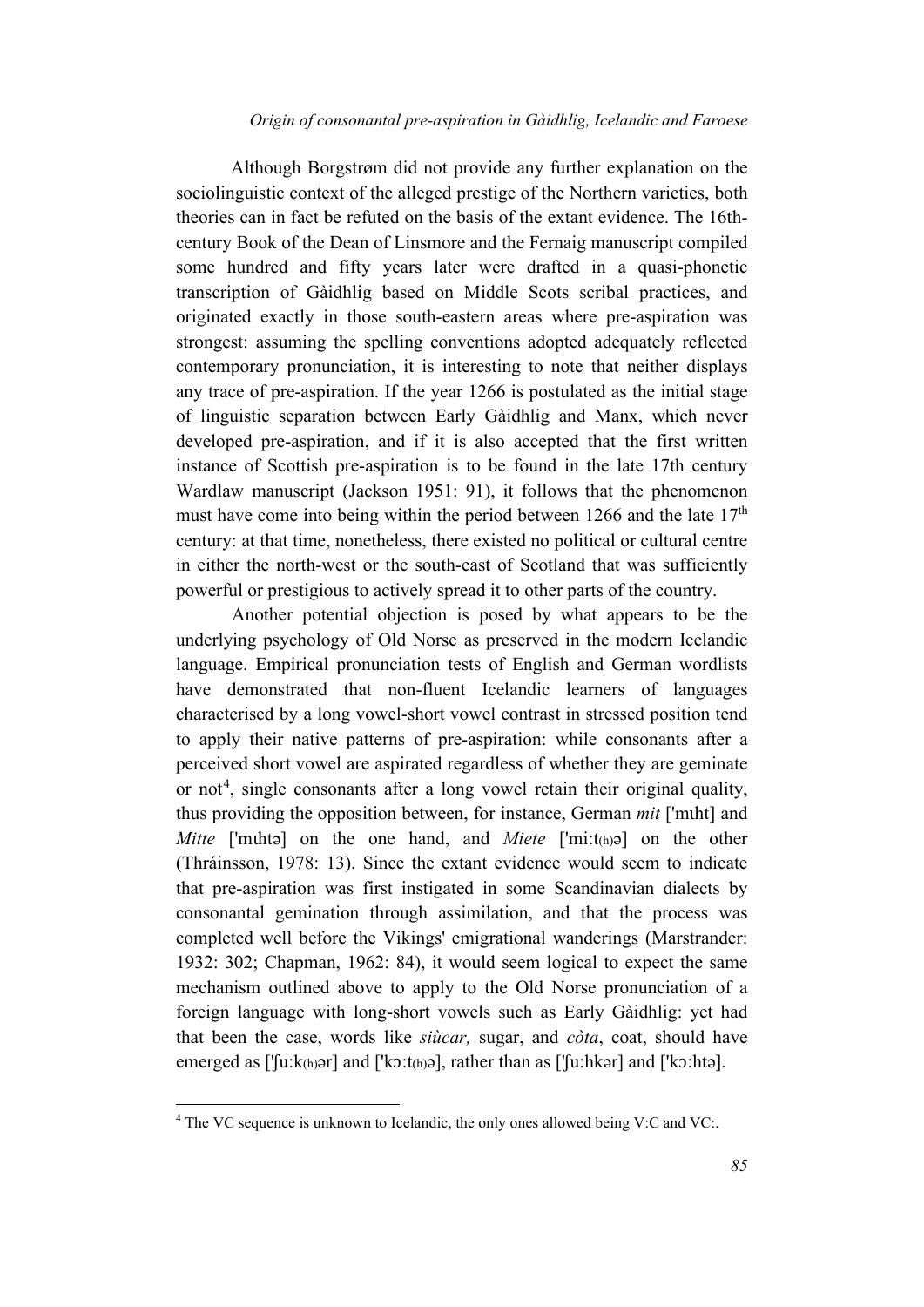The districts of provenance of the Scandinavian settlers are also worth examining. On the basis of records such as the Icelandic *Book of the Settlements*, as well as place-names and linguistic evidence, it has been claimed that two-thirds of the initial Icelandic colony (A.D. 870-930) hailed from Western Norway, the largest contingents being from the Sogn and Agder districts, closely followed by those of the Trøndelag-Nordmøre-Romsdal area in North-Central Norway (Chapman 1962: 32-33). The colonisers of the Faroe islands (A.D. 825-875) were essentially from Sogn, Ryfylke, Jæren and Agder (Arge et al. 2005: 604), while those of Orkney, Shetland and north-eastern Caithness (9th century) came from the area between Nord-Trøndelag and Vest-Agder (Barnes 2008: 279), and Borgstrøm was rather certain that the Lewis settlers in the Western Isles (9th century) had previously spoken the pre-aspirated dialects of South-Western Norway (1974: 100).



**Figure 2 – The districts of provenance for the settlers of Iceland (blue), the Faroe islands (orange), and Orkney and Shetland (chequered blue).**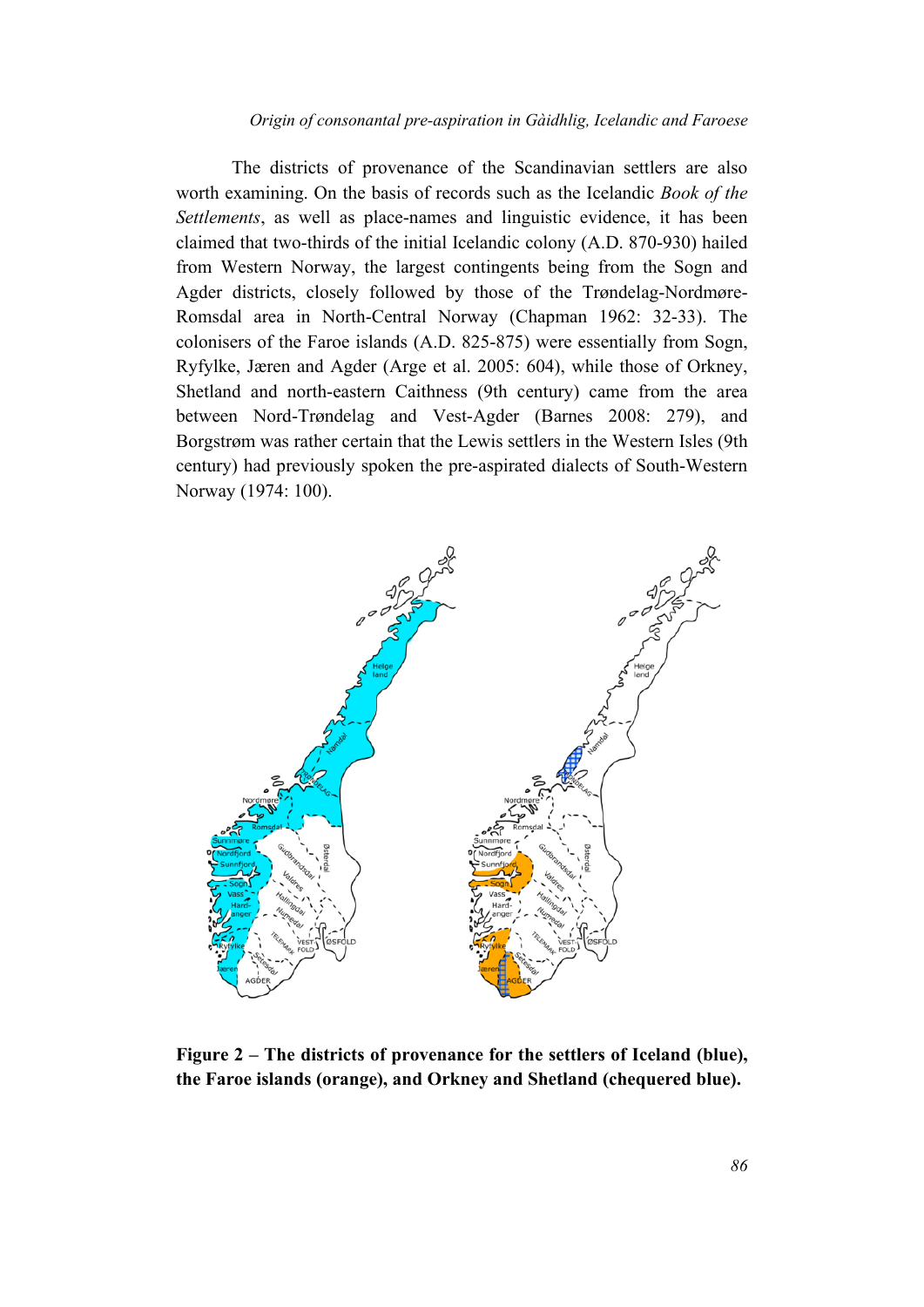Budding Scandinavian dialects are known to have existed at the time, and with the exception of the Western Isles they met with no linguistic competition. Since all the territories affected by the immigration flow were either essentially uninhabited, or else were swiftly depopulated to make room for the new-comers, as it probably happened in Orkney and Shetland (Barnes 2008: 279), is it linguistically conceivable that all these Viking outposts should develop (or preserve) the same pre-aspiration despite the different geographical origins of their speakers and their varying proportions in the new merged communities? The question appears to be pertinent, not only because the English language's divergent evolution within the historical colonisation of the virtually unpopulated Australia and New Zealand would empirically tend to rule out this possibility, but also because when the Danish scholar Jakobsen began to collect the last scraps of spoken Norn in Orkney and Shetland at the close of the 19th century he found no evidence whatsoever of pre-aspiration, to the effect that he later described Norn stops p, t, k as 'almost as strongly aspirated as in Danish', and b, d, g as 'half voiced' (1985: IX).

A possible answer may be provided by genetic research. Early studies on Iceland's ethnic composition had relied on serological allozyme markers and had obtained inconsistent results, with a Celtic component that ranged from Thompson's 98% in 1973 to Wijsman's 14% in 1984 (Helgason et al. 2000: 1000; Helgason et al. 2001: 724); at the turn of the 20th century, however, a new extensive survey of both the patrilineal Y-chromosomal and matrilineal mitochondrial DNA variations across the whole of the North Atlantic region radically modified perspectives. Although the two sets are only fractionally representative of all the possible genealogical pathways within the community, the fact that each is associated with one sex only has enabled a rather precise reconstruction of gender-related interactions. The outcome was staggering: with the exception of the male groups in Iceland and the Faroe islands, the Scandinavian genetic pool was in the minority everywhere, with substantial Celtic female admixtures varying from a minimum of 56% in Shetland to a maximum of 88.5% in the Western Isles. The genetic analysis also highlighted an asymmetry between the balanced Norse male-female ratio reported for Orkney and Shetland as opposed to the increasing discrepancies recorded in the Western Isles, Iceland, and Faroe islands, a contrast which is believed to be consistent with an acknowledged pattern of family-based settlement in safe colonies close to the centre of power, as opposed to more male-oriented individual enterprises in insecure frontier areas (Jorgensenet al. 2004; Goodacre et al. 2005; Als et al. 2006).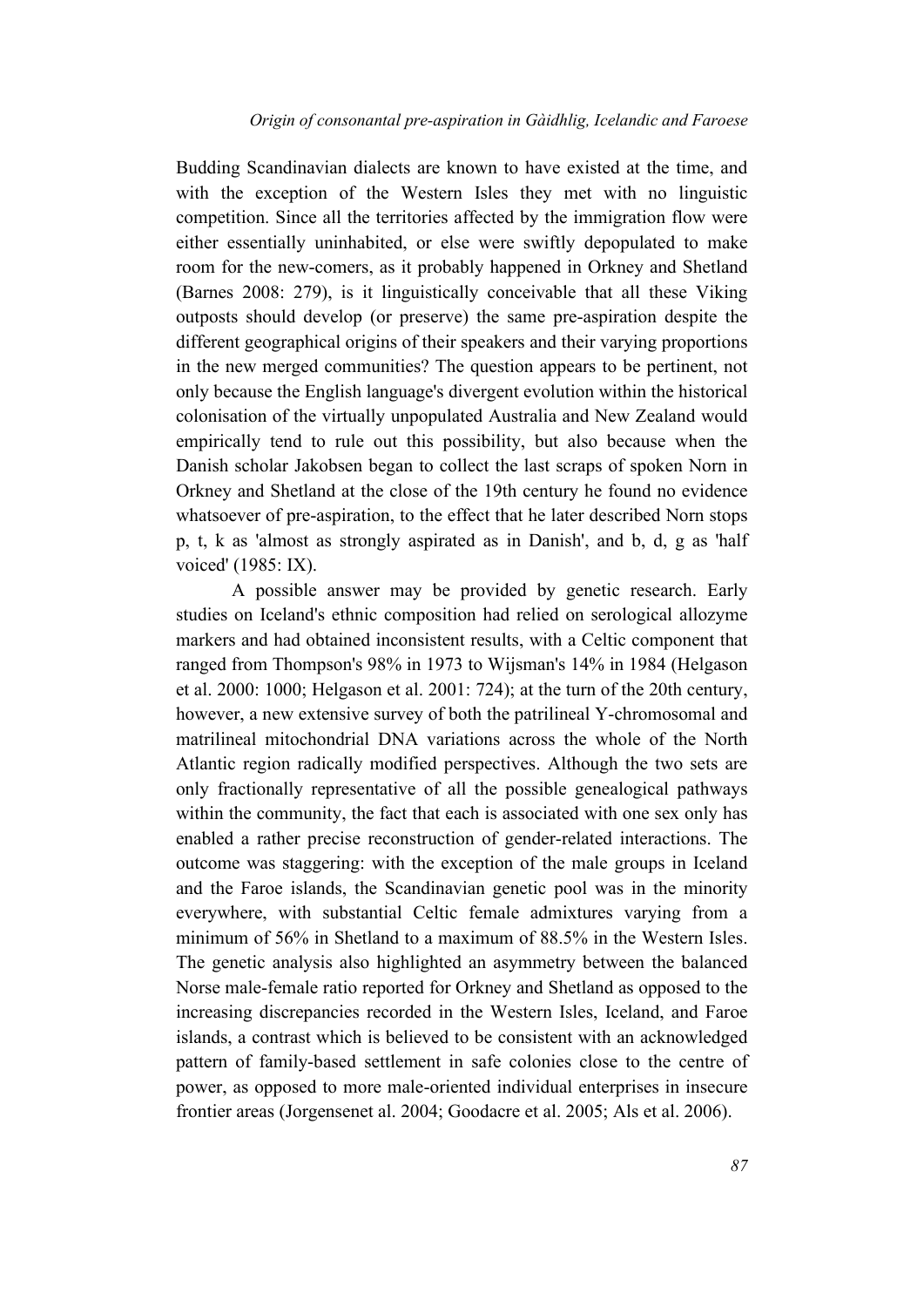

# **Figure 3 – The genetic composition of the male and female population in the various areas in percentage:**

**Scandinavian in black, Celtic in white**

However shocking the results may have been upon their publication, they seemed to allow only one possible explanation, namely that the emigrating Vikings must have procured themselves large numbers of Celtic women from the British Isles, either as wives or, more often, as concubines and slaves captured in their raids. That possibility had been contemplated for quite some time in academic circles<sup>[5](#page-6-0)</sup>, and was quite compatible with the extant literary records and traditions. About twenty-five percent of the Norwegian settlers mentioned in the Icelandic Book of the Settlements were said to have hailed from the British Isles, while the Western Isles, in particular, were mentioned as a far more frequent point of departure than either Orkney or Shetland (Holm 1986: 323; Helgason et al. 2001: 732); the Icelandic sagas themselves, moreover, seem to implicitly consider the Hebrides, rather than Scandinavia proper, as the ancestral seat of most of the settlers (Smyth 1984: 161, 169). This element is not secondary, as Scandinavian colonisers had reached the Hebrides well before the occupation of either Iceland or Faroes; the area was settled so extensively

<span id="page-6-0"></span><sup>5</sup> See Chapman 1962: 31; Jones 1984: 279; Clover 1988: 169-170.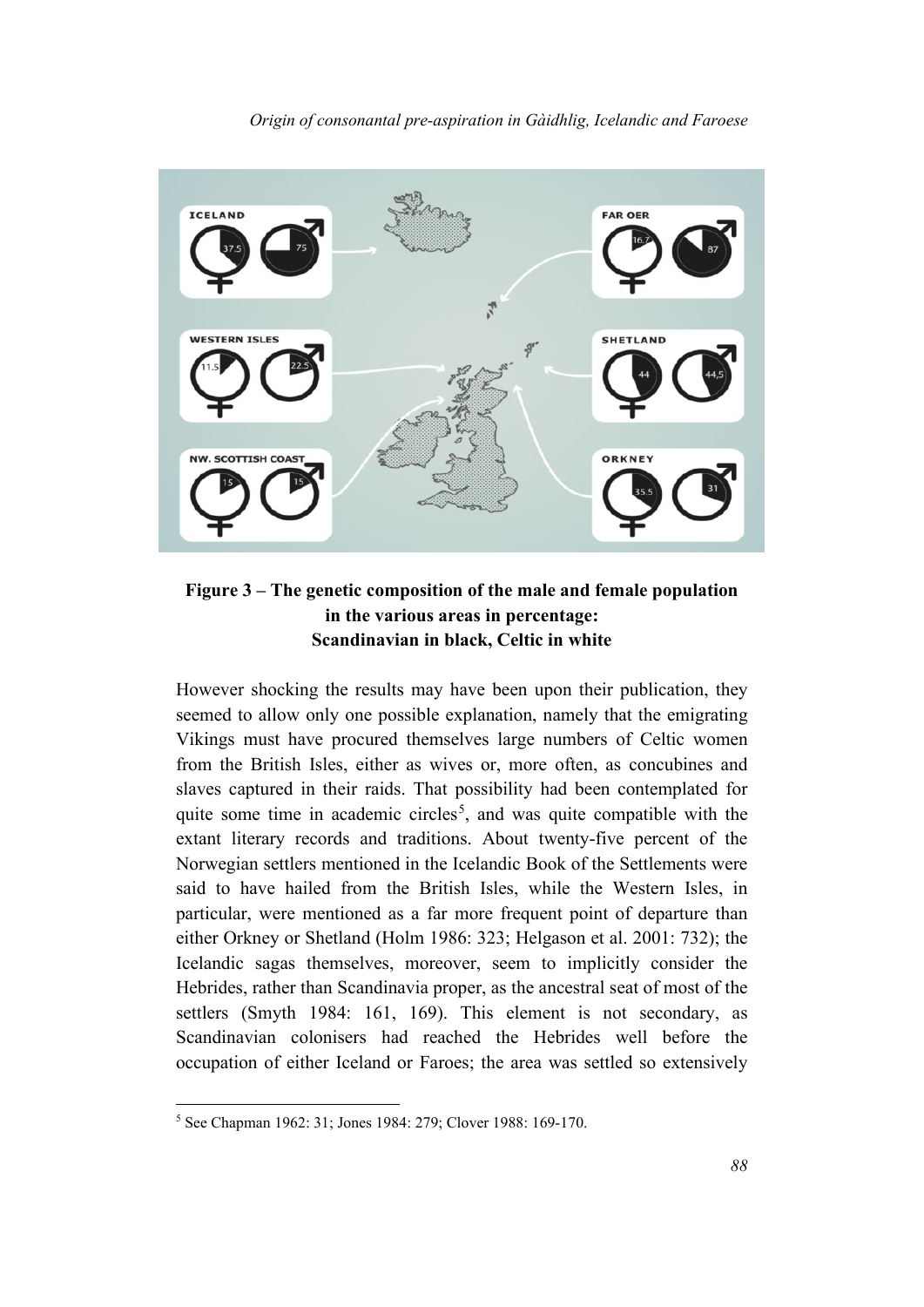that a new name had to be coined for it, namely *Inse Gall*, or 'the islands of the foreigners'. The Scandinavians rapidly enslaved or intermarried the local Celtic population and converted to Christianity, and by the 850s the ethnically mixed Norse-Gaelic *Gall-Ghàidheil* (or *Gaddgeðlar* in the *Orkneyinga Saga*) had emerged as notorious pirates and slave traders who relied on their conveniently situated base for their seasonal raids on either Ireland, mainland Scotland, or Norway itself. The defeat they suffered in 857 against the troops of the Norwegian king of Dublin Olaf the White, nonetheless, marked the end of their free-booting activity and provided the cue for their northward migration towards both Iceland and the Faroes; further impetus was probably impressed to their transfer by the flood of fugitives which reached the Hebridean shores in the year 900 in the wake of the battle of Hafrsfjord (Marstrander 1915: 5; Jones 1984: 90; Smyth 1984: 149, 157, 158; Karras 1988: 49; Jorgensen 2004: 19; Forte 2005: 90-97). All the main Icelandic sagas (*Eyrbyggja*, *Laxdæla*, *Njálls*, *Færeyinga*) and the *Book of the Settlements* itself teem with their hybrid names: the first man said to have set foot on the Faroes, Grímr Kamban, derived the second part of his name from the Goidelic *camm*, 'crooked' (Jones 1984: 270), two of the Hebridean king Ketill Flatnose's descendants were known as Helgi Bjólan (from Goidelic *beolán*, 'little mouth') and Olaf Feilan (from Goidelic *fáelán*, 'little wolf'), and despite their Nordic appearance even the seafaring Grjótgarðr and Snækólf would seem to conceal a Celtic origin through their claimed connection to the Scottish king Melkólf, or Malcolm. Some, like Auð the Deep-minded's slaves Erp and Hundi, or Hallstein Thorolfsson's salt-digging slaves, are explicitly defined as Scots, and an especially intriguing instance of ethnic ambiguity is posed by Hrapp, described as both a Scot and a Hebridean; others are hidden behind the Old Norse convention of calling Scottish Gaels 'Irish', and even Irish-sounding names like Kalman (Colman), Kylan (Cilian), Kári (Corrie) are in fact all of Hebridean extraction<sup>[6](#page-7-0)</sup>. The social stigma attached to their origin appears to have endured for generations, as the insults Þjóstólf had to endure in *Njáll's Saga* show; indeed, many were Christians, a sure sign of Hebridean ancestry in the context of a community that was to remain pagan until the 11th century, and it does not come as a surprise that most of Iceland's Christian burials from the period have been found in the Dalir, Breiðafjörður, Kjalarnes and Akranes districts in the country's South, South-East and South-West, the regions where many people of Gaelic descent reportedly settled (Smyth

<span id="page-7-0"></span><sup>6</sup> See the *Book of the Settlements*.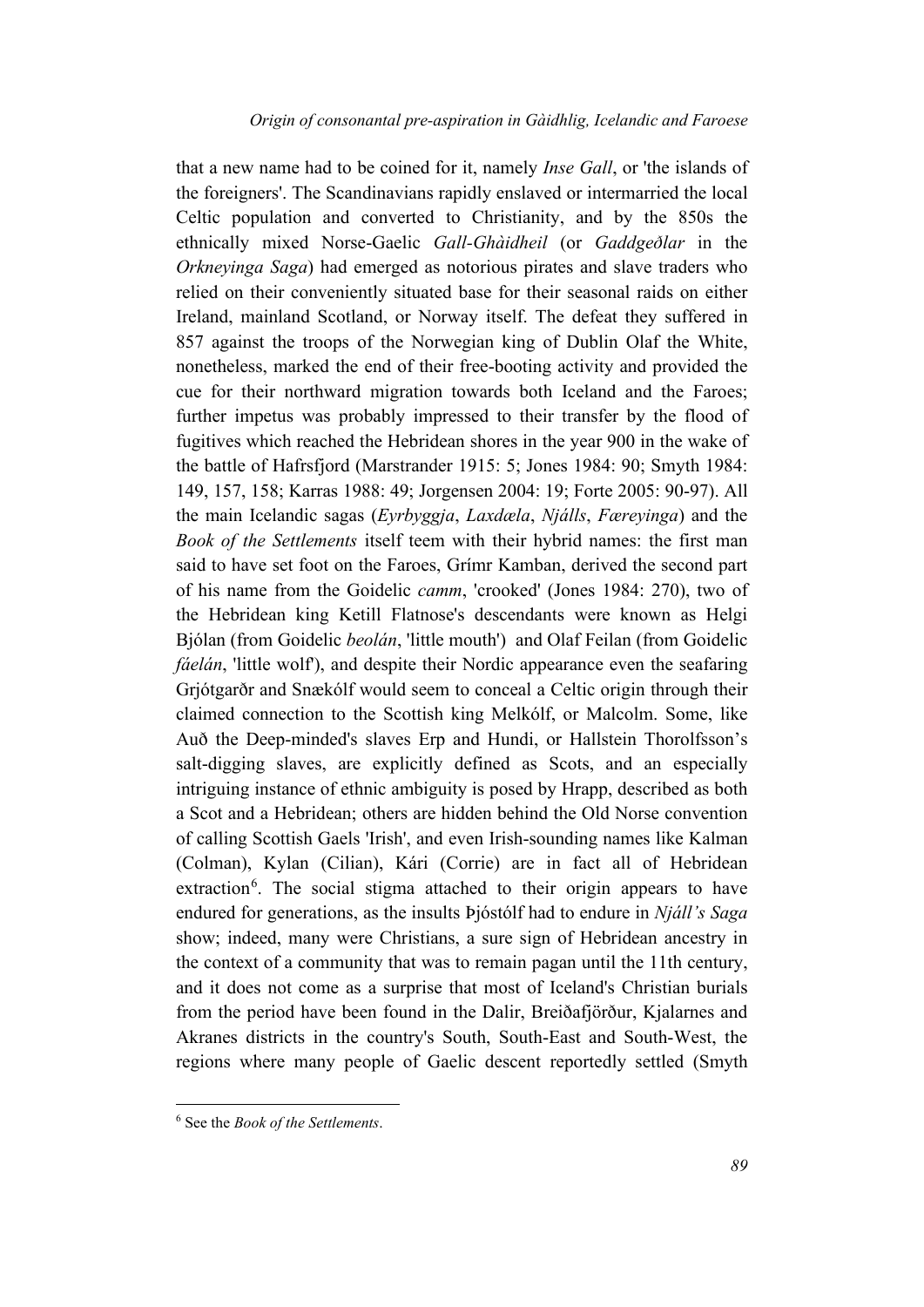1984: 163; Sigurðsson 1988: 27; Sigurðsson, 2008: 564, 566). The same areas were described in the *Laxdæla Saga* as characterised by the use of the *skozkum södli*, or 'Scottish saddles' (Smyth 1984: 166), and are to this day closely associated with the practice of gathering *söl*, or dulse, an edible seaweed which in Europe is traditionally employed as bread substitute only in Iceland and, under the names *duileasg*/*duileasc* or *creathnach,* along the coasts of Western Scotland and Northern Ireland. The Celtic connection of dulse is borne out by the *Saga of Egill Skallagrímsson*, in which Þorgerðr manages to foil her father's attempts to starve himself to death by surreptitiously feeding the seaweed to him: while her Norse father was not acquainted with its nutritive properties, Þorgerðr had duly assimilated the customs she had learnt from her Irish mother-in-law Melkorka, or Mael Corcra (Sigurðsson, 1988: 98-99).

The final evidence of the close ethnic association between Iceland and the Western Isles is once again offered by genetics: among the lineages restricted to the North Atlantic islands only two are non-private (the one belonging to Haplogroup V with the substitution motif 16124C16298C16362C, and the one belonging to subcluster T2 with the motif 16093C16126C16153A 16294T), yet both are shared between Icelanders and Hebrideans. Another lineage, J1b1 with the substitution 16192T, is common to the same areas but also extends to Northern Ireland and the United States, where it is presumed to have been brought by British and Irish settlers (Helgason et al. 2000: 1008; Helgason et al. 2001: 732).

Ascertaining the feasibility of strong emigrational links to the Western Isles, however, does not contribute to solve Iceland's overall demographic puzzle. Only 16.7% of the 48 women whose origin is clearly stated in the *Book of the Settlements* derive their genealogical lines from the British Isles (Steffensen 1975: 446), a figure which is patently incompatible with the gender and ethnic ratios evinced from genetic research; Jenny Jochens managed to summarise the issue quite adroitly when she noted that:

according to *Landnámabók* [*Book of the Settlements*], the first generation of named settlers contained nearly six times as many men as women. Given this imbalance, it is remarkable that almost threequarters of the men in this first cohort managed to establish families…Who were these unknown women who produced the first generation of native Icelanders? One intriguing proposition is that they were Irish slaves whose names were suppressed because their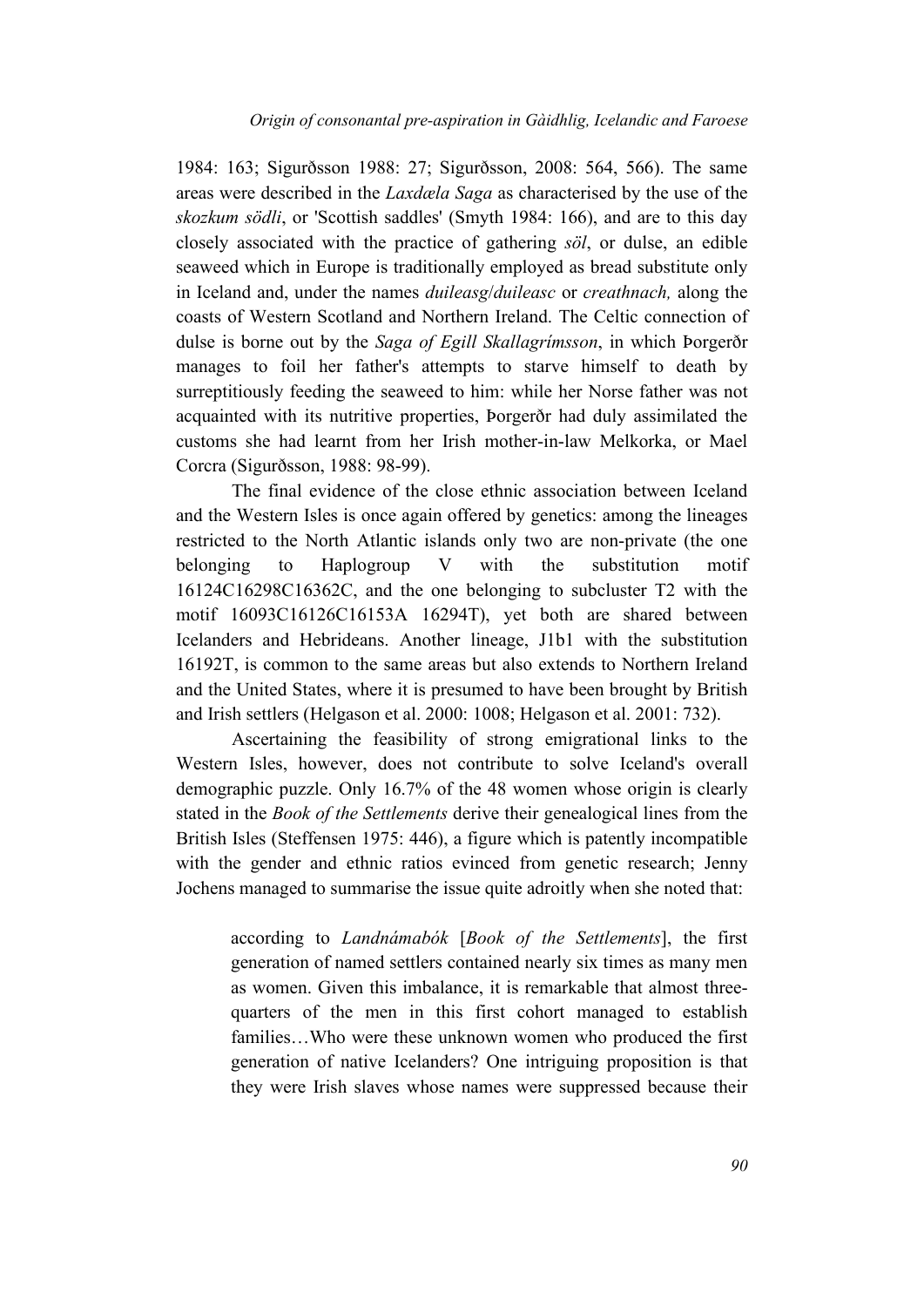ancestry was not worthy of comment and added little lustre to the family

Jochens 1995: 86-87

If it is considered that the settlers' initial number has been variously estimated as comprised between 8,000 and 20,000 individuals, that according to the records there were approximately 3,000 farms in Iceland by the end of the colonisation, and that the great demand for manpower prompted by this exponential growth has led to an estimated proportion of one slave to every five free men (Steffensen 1975: 446; Sigurðsson 1988: 31; Sigurðsson 2008: 563), it follows that the number of slaves postulated for Iceland may entail anything between 1,600 and 4,000 people; since Goodacre's results decree that about 60% of the female population was Celtic, and considering that most Celts were slaves, it is fair to assume that a good 60% of the figure thus obtained had to concern female slaves.

Such a large crowd of Celtic slaves is consistent with the sagas' stereotypical representation of 'thralls' (slaves) as black, short and stocky in antithesis to the blond tall heroes, and would seem to justify the ethnic differences expressed by the characters' descriptions in Icelandic literature (Brink 2008: 49, 52); this would however shed no further light on these slaves' origin. Most Celtic slaves mentioned in the *Book of the Settlements* are in fact Irish and of royal blood, with family connections to a semimythological Irish king Kjarval (or Cerball), and are in all likelihood often kept in captivity for the purpose of obtaining a ransom (Holm 1986: 318). The absence of any reference to other Celts in servitude may however be easily explained by the fact that in Icelandic terms female individuals were genealogically relevant only if they had a status worth mentioning (Clover 1988: 174-175); as the large majority of the slaves was obviously not of any meaningful social standing, there could have been a hidden socio-political agenda behind the compilation of the records aimed at rebutting those very external allegations of a bastardised ascendancy largely made up of slaves which the epilogue from the *Book of the Settlements*' *Þórðarbók* explicitly bemoans. Would it therefore be so far-fetched to advance the hypothesis that this nameless mass of Celtic slaves may have been brought along by those same *Gall-Ghàidheil* who emigrated from the Hebrides? Could it be, in other words, that when the *Gall-Ghàidheil* lost their excellent connections to the large slave markets in Dublin after the defeat they suffered in 857 at the hands of Olaf the White (Holm 1986: 330) they may have been forced to draw most of their Icelandic slaves from the areas closest them, either the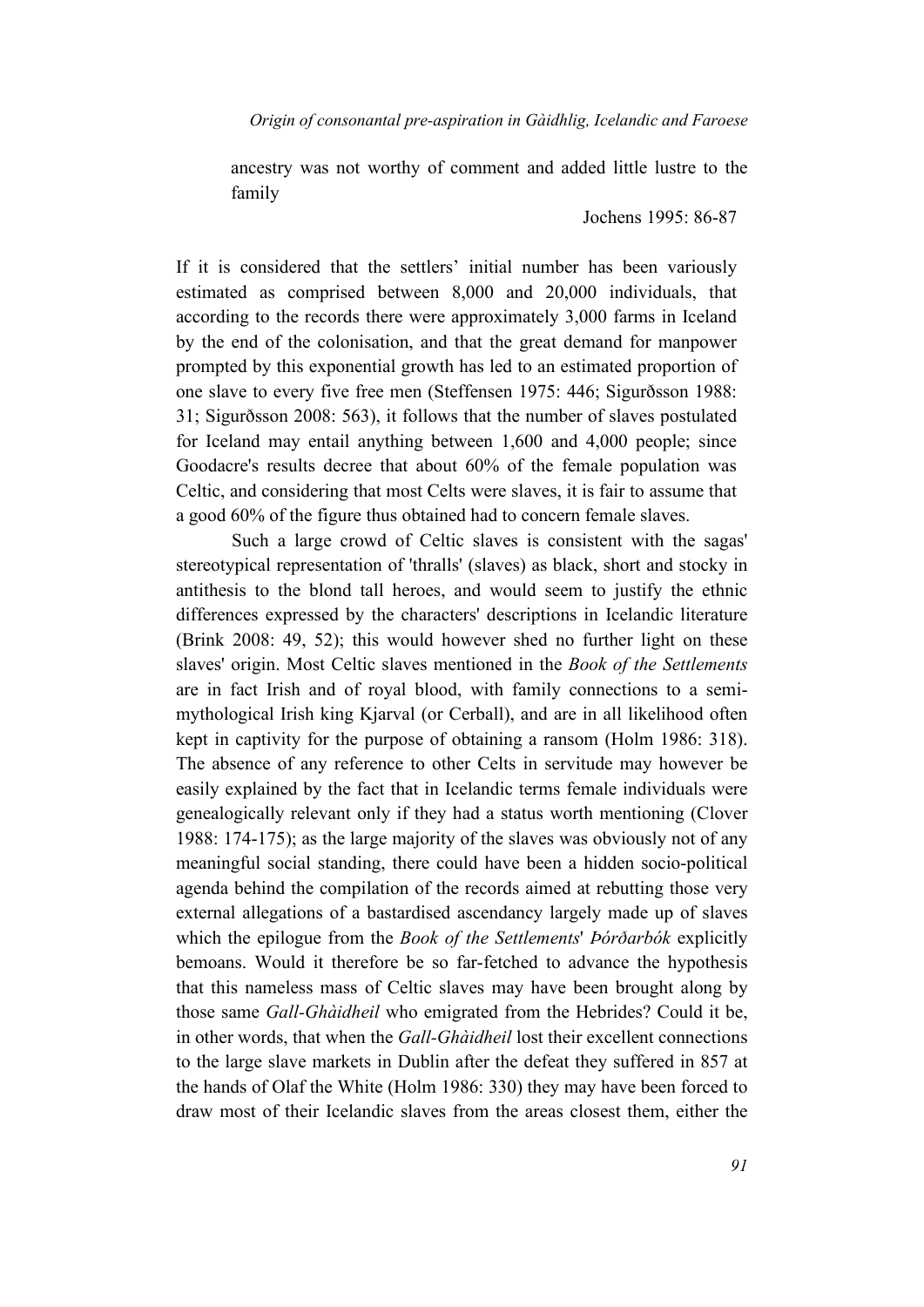Hebridean islands themselves or the coastal strip of North-Western mainland Scotland? Such a hypothesis would be largely consistent with the Faroe Islands' patchier dissemination of pre-aspiration<sup>[7](#page-10-0)</sup>, in the light of the fact that its colonisation, unlike the Icelandic one, began some thirty years before the 857 defeat, and may be presumed to have been geographically more heterogeneous in its admixture of Celtic slaves. Moreover, assuming that such a huge mass of hybrid female *Gall-Ghàidheil* and Scottish concubines in bondage did exist, would it not be linguistically conceivable that they may have exerted a noticeable influence on the speech of their offsprings? In 1946 Auguste Brun's study on the linguistic choices of a Franco-Provençal community widely demonstrated that younger generations tend to adopt their mothers' linguistic habits, rather than their fathers' (as discussed in Coates 1998); if the above questions are therefore answered in the affirmative and accepted as premise, it becomes necessary to consider, as Pierre Naert did (1969: 478), the eventuality that pre-aspiration may not have been a gift to the Western Isles' Gaels from the few Scandinavian settlers genetically attested there, but rather an autochthonous Scottish feature which the mixed Hebrideans and their Scottish slaves exported to both Iceland and the Faroes as an added Celtic quality to their spoken Old Norse.

Coeval Early Gàidhlig glosses in Old Norse scripts show that by the time the two linguistic communities came into contact in North-Western Scotland the Old Irish geminates had already been reduced, as the Old Norse transliteration *brekan* for *breccán*, 'tartan', demonstrates (Borgstrøm 1974: 96); therefore, pre-aspiration cannot in this case be considered a reflex of long stops, as it has been alleged with other languages (Helgason 2002: 100). Could pre-aspiration in Gàidhlig be in fact a relic of one of those substrate languages which Borgstrøm so readily dismissed (1974: 94)? And in consideration of the fact that despite its conservative spelling the Goidelic name *Becán* was in the period in question already pronounced with a voiced middle consonant (as its modern rendition as *Beagán* testifies), is it conceivable that its Old Norse transcription as *Bekan* may in fact be a faithful rendition of its contemporary Scottish pronunciation with a voiceless non-aspirated media, rather than the result of a phonetic limitation intrinsic to Old Norse (Borgstrøm 1974: 96)? Whatever its developmental mechanisms, the notion of a Scottish origin would also provide an excellent explanation for the full presence of pre-aspiration before the  $L/M/N/R$  +

<span id="page-10-0"></span><sup>7</sup> See the relevant chapter in Helgason, 2002.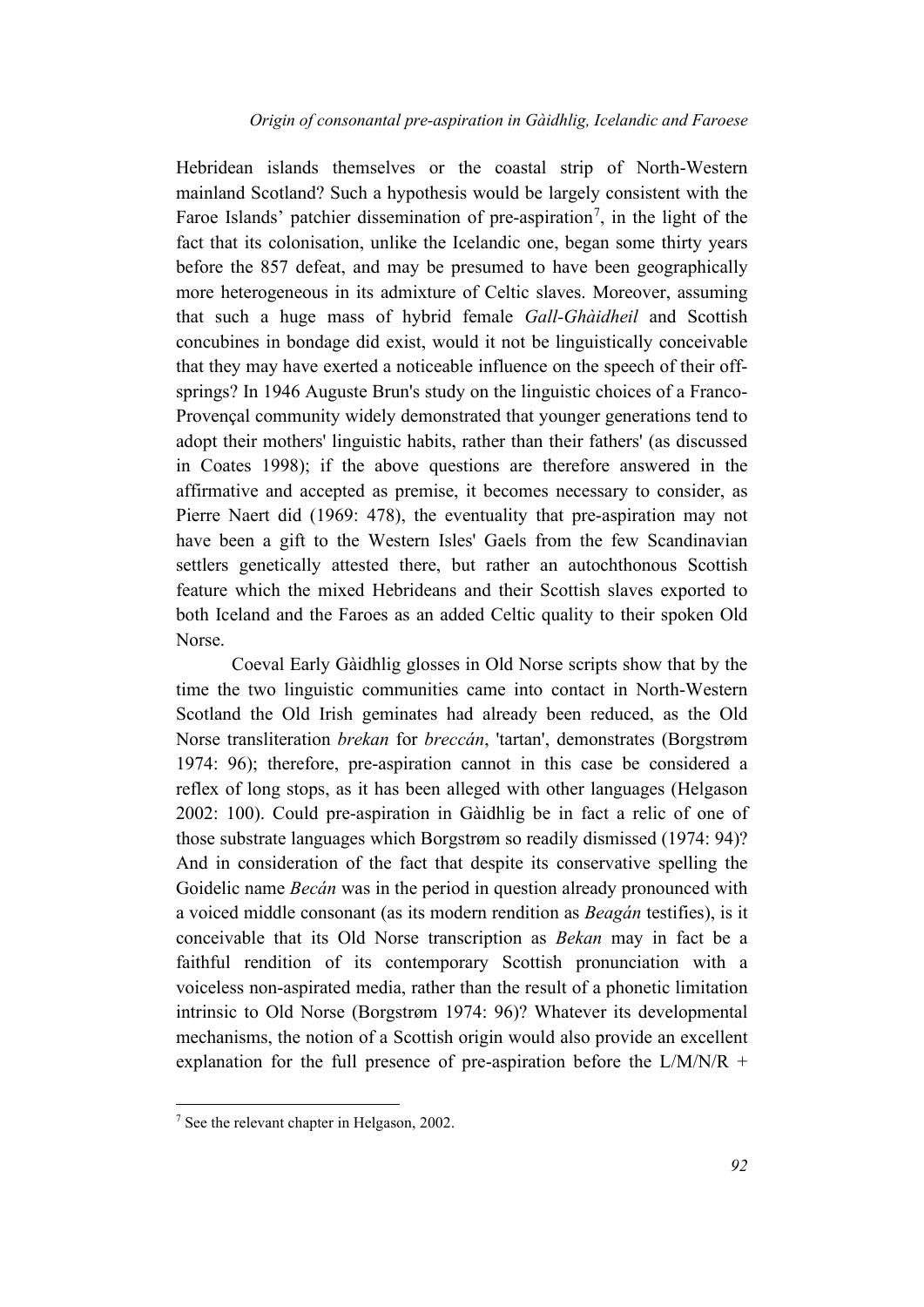$P/T/K$  and  $PP/TT/KK + J/R/V$  clusters exclusively in Southern Icelandic dialects, i.e. exactly in those areas where Celts from the British Isles are believed to have settled in great numbers (see above; and Helgason 2002: 46-47); in this scenario, the northern Icelandic dialects which assimilated pre-aspiration at a later stage did so only partially, and did not extend it to all environments.

The main obstacle to the theory adduced here is the presence of various degrees of normative consonantal pre-aspiration in a handful of Scandinavian dialects, such as Norway's Jæren and Gudbrandsdalen, and Sweden's Härjadalen, Gräsö, the Åland Isles and the Åboland archipelago<sup>[8](#page-11-0)</sup> (Helgason 2002: 60-86).



**Figure 4 – The districts of modern consonantal pre-aspiration in Scandinavia**

It could of course be argued, as it has been, that they are the scattered remnants of an isogloss which historically covered a much wider area; the alternative view submitted here, on the other hand, is that they may in fact have been imported from outside Scandinavia through contacts with

<span id="page-11-0"></span><sup>8</sup> Swedish Arjeplog is not considered here, as it would seem that its pre-aspiration is a substrate borrowing from Saami (Helgason 2002: 79).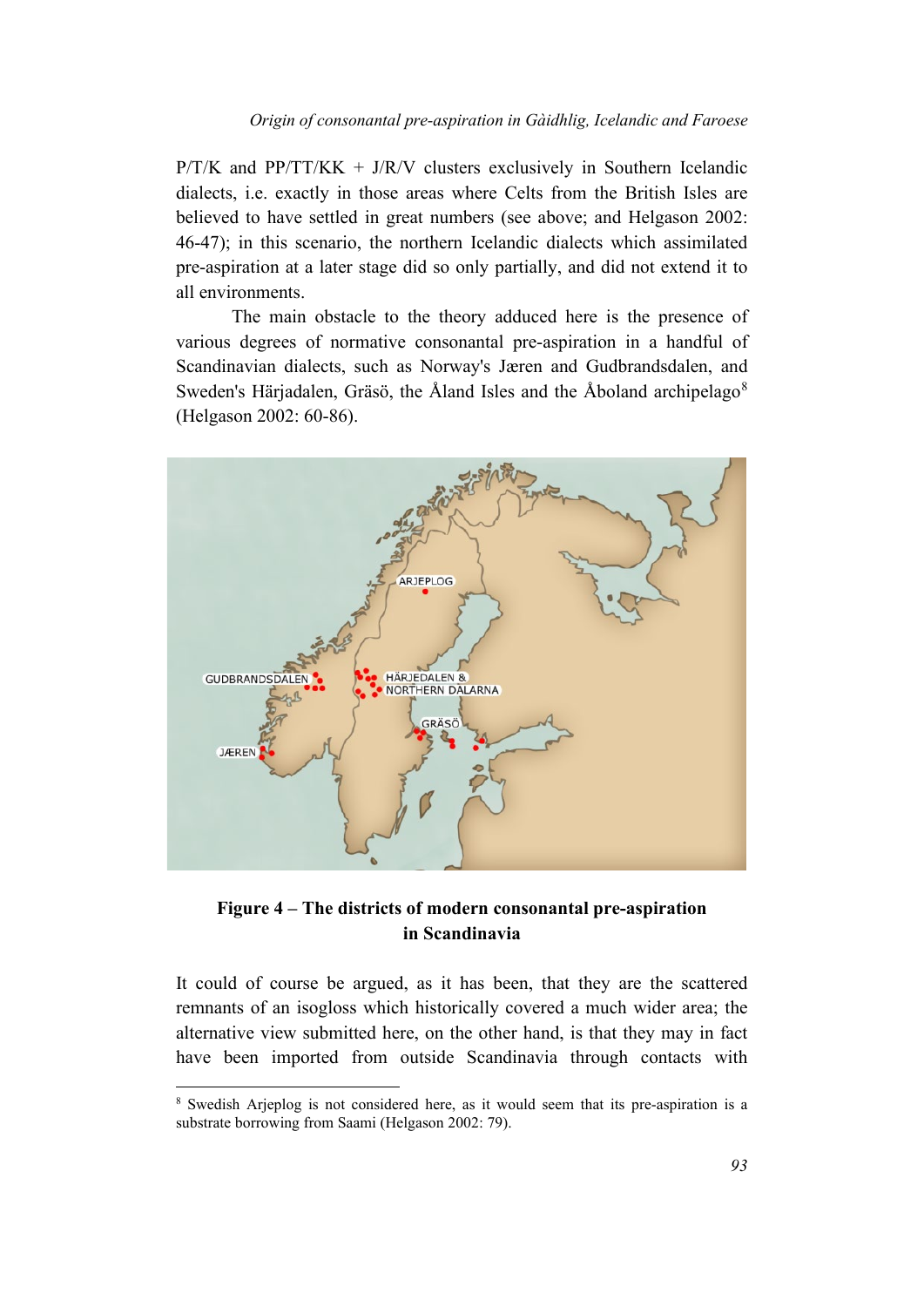returning immigrants. Eiríkr the Red, for instance, was originally from Jæren (Sigurðsson 2008: 566), while according to the Härjulfssaga the first known personality from the otherwise semi-deserted Härjadal was Härjulf Hornbrytare, a troubled leader and the great-grandfather of the Bjarni Herjólfsson from the *Greenlanders' Saga* who later resettled in Norway from his native Iceland: could all these literary traditions of ancestral family ties possibly conceal a broader net of preferential links between certain areas of the mother country and the Atlantic colonies, through which people (and speech varieties) travelled reasonably frequently?

Another fascinating avenue which could be explored is the slave trade. In the 9th century Scandinavia's only urban and commercial centres were Birka (A.D. 750-970) and Kaupang (A.D. 800-930): both were closely located to the districts where pre-aspiration is recorded today, and both were solidly connected to the slave trade routes that linked the British Isles and Jutland's Hedeby (A.D. 808-1050), the most thriving slave mart in Northern Europe (Skre 2008: 83-86), and continued eastwards past the last Norse outpost on the Åland Isles and the Åboland archipelago (Karras 1988: 49; Graham-Campbell 1980: 88-89).



**Figure 5 – The trade and commercial routes during the Viking Age**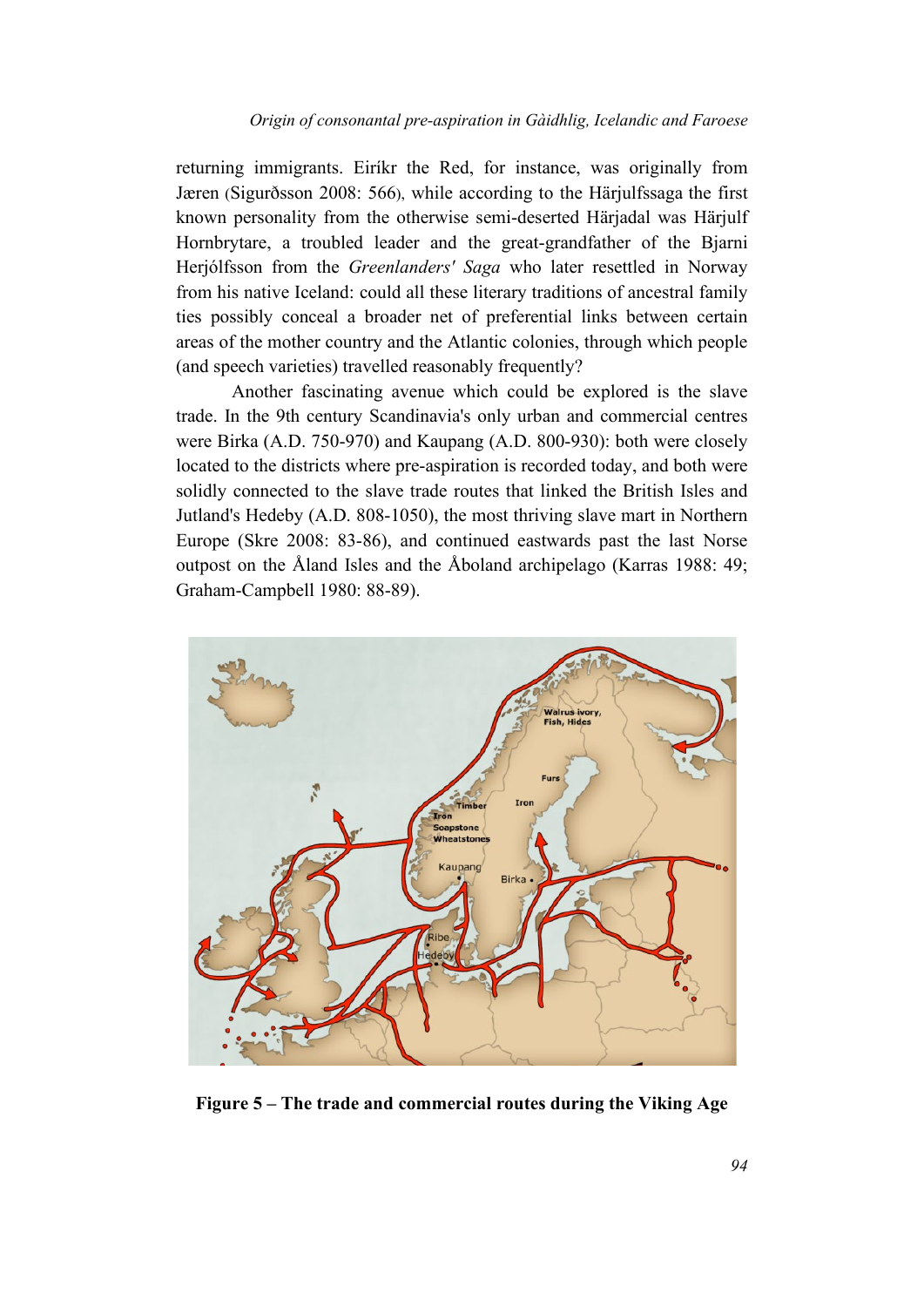Slave trading was vital for Norway's commerce and rural economy, particularly if one considers that the 12th-century *Frostathing Law* envisaged three slaves as the proper complement for a farm of twelve cows and two horses: Sandnes has calculated that at the time of slaveholding's peak there must have been anything between fifty to seventy-five thousand slaves throughout Norway (Jones 1984: 148; Karras 1988: 78). Kaupang's mart, in particular, was ideally placed half-way between the slaves' supply from the British Isles and the prospective buyers from the Rogaland area around Stavanger, which as one of the wealthiest Norwegian regions of the time had enough self-confidence to oppose the emergent King Harald in 872, and which also included Jæren; moreover, the presence of Celtic slaves in Scandinavia is confirmed in the literary sources by Höskuld's purchase of Irish Melkorka/Mael Corcra in Norway (*Laxdæla Saga*), as well as by the Norwegian King Óláfr Tryggvason's gift of his two Scottish slaves Haki and Hekja to Leif to assist him in his celebrated voyage to Vínland (*Eiríkr the Red's Saga*). The farmsteads of the Norwegian Viking Age tended to be isolated, and typically entailed a proportion of two-three slaves for each master: given their numerical superiority, would it be so daring to suspect that the normal practice of allowing slaves into the household as a kind of extended family (Karras 1988; 76, 79) may have potentially affected their masters' speech, especially if, as it seems feasible, a varying percentage of the slaves originally spoke related Goidelic varieties and possibly shared a common Hebridean or Scottish mainland background?

It is very likely that these issues will remain open for some more time to come; an answer, nonetheless, will only be reached if all possible avenues are addressed. It is hoped that, at least in that respect, the present discussion may have been of some contribution.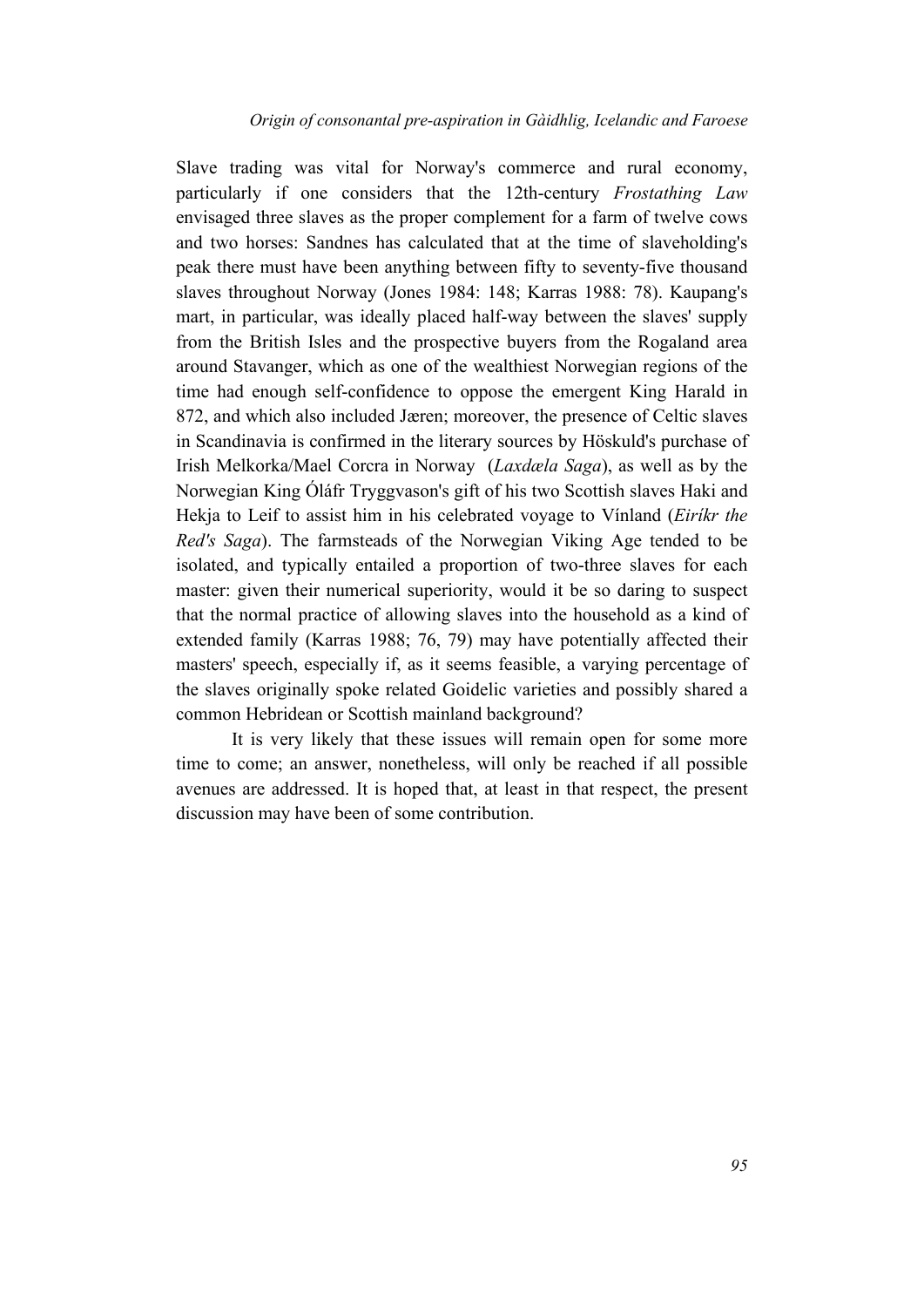All images and maps were made by unaManu Design.

### **References**

- Als T. D., Jorgensen T. H., Børglum A. D., Petersen P. A., Mors O., Wang A. G. 2006. 'Highly discrepant proportions of female and male Scandinavian and British Isles ancestry within the isolated population of the Faroe Islands'. *European Journal of Human Genetics* 14: 497-504.
- Arge, S. V., Sveinbjarnardóttir G., Edwards K.J., Buckland P.C. 2005. 'Viking and Medieval settlement in the Faroes: people, place and environment'. *Human Ecology,* Vol. 33, No. 5*:* 597-620*.*
- Barnes, M. P. 2008. 'The Scandinavian Languages in the Viking Age'. In Brink & Price (2008): 274-280.
- Borgstrøm, C. Hj. 1974. 'On the Influence of Norse on Scottish Gaelic. Preaspiration of stops and pitch patterns'. *Norsk Tidsskrift for Sprogvidenskap* Suppl. Vol. XI: 91-103.
- Bosch, A. 2006/2007. 'Revisiting Preaspiration: Evidence from the Survey of the Gaelic Dialects of Scotland'. *Proceedings of the Harvard Celtic Colloquium*, Vol. 26/27: 269-290.
- Brink, Stefan & Neil Price (eds.) 2008. *The Viking World*. London, New York: Routledge.
- Brink, S. 2008. 'Slavery in the Viking Age'. In Brink & Price (2008): 49-56.
- Chapman Kenneth G. 1962. 'Icelandic-Norwegian linguistic relationships'. *Norsk Tidsskrift for Sprogvidenskap* Suppl. Vol. VII.
- Clement, R. D.1983. 'Gaelic: Phonetics, Experimental and Instrumental'. In Thomson, D.S. (1983): 104-105.
- Clover, Carol J. 1988. 'The Politics of Scarcity: Notes on the Sex Ratio in Early Scandinavia'. *Scandinavian Studies*, Norse Values and Society, 60/2: 147-188.
- Coates, Jennifer (ed.). 1998. *Language and Gender: a Reader*. Oxford: Wiley Blackwell.
- Forte, Angelo & Richard Oram & Frederik Pedersen. 2005. *Viking Empires*. Cambridge: Cambridge University Press.
- Goodacre S., Helgason A., Nicholson J., Southam L., Ferguson L., Hickey E., Vega E., Stefánsson, Ward R., Sykes B. 2005. 'Genetic evidence for a family-based Scandinavian settlement of Shetland and Orkney during the Viking periods'. *Heredity* 95: 129–135.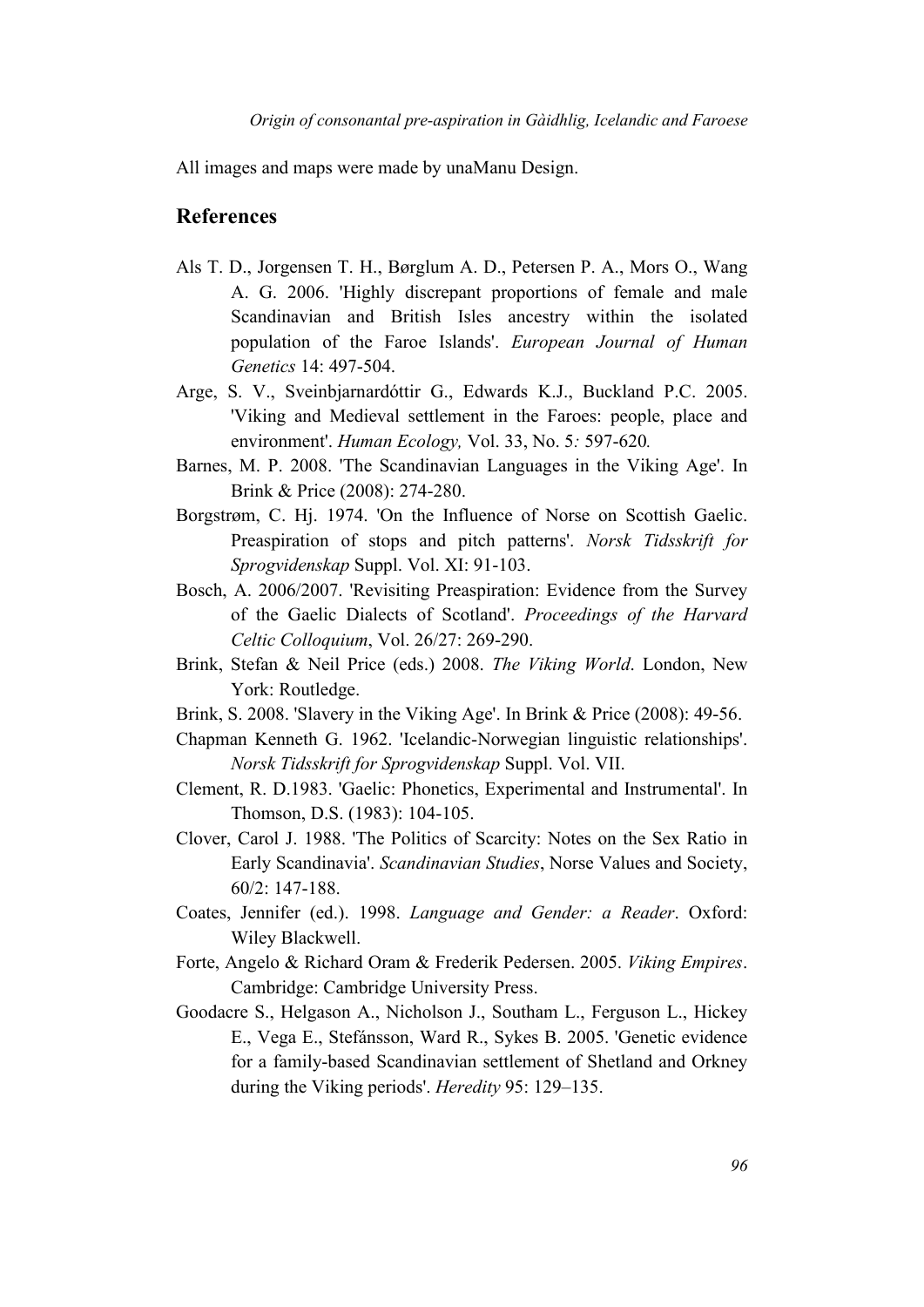- Graham-Campbell, J. 1980. *The Viking World*. London: Frances Lincoln/ Weidenfeld & Nicolson.
- Helgason A., Sigurðardóttir S., Gulcher J. R., Ward R., Stefánsson K. 2000. 'mtDNA and the origin of the Icelanders: deciphering signals of recent population history'. *American Journal of Human Genetics* 66: 999–1016.
- Helgason A., Hickey E., Goodacre S., Bosnes V., Stefánsson K., Ward R., Sykes B. 2001. 'mtDNA and the islands of the North Atlantic: estimating the proportions of Norse and Gaelic ancestry'. *American Journal of Human Genetics* 68:723–737.
- Helgason, Pétur 2002. *Preaspiration in the Nordic Languages. Synchronic and Diachronic Aspects*. PhD dissertation, Department of Linguistics, Stockholm University, November 2002.
- Higgs, Jo-Ann. W. & Robin Thelwall (eds.) 1984. *Topics in Linguistic Phonetics. In Honour of E.T. Ulldal*. Occasional Papers in Linguistics and Language Learning 9. Ulster: The New University of Ulster.
- Holm, P. 1986. 'The slave trade of Dublin, ninth to twelfth century'. *Peritia. Journal of the Medieval Academy of Ireland* Vol. 5: 317-345.
- Jackson, Kenneth. 1951. *Common Gaelic: The Evolution of the Goidelic Languages*. London : British Academy.
- 1962. 'The Celtic languages during the Viking period'. In Ó Cuív (1962): 3-11.
- Jakobsen, Jakob 1985. *An Etymological Dictionary of the Norn Language in Shetland*. Lerwick: Shetland Folk Society.
- Jochens, Jenny. 1995. *Women in Old Norse Society.* Ithaca: Cornell University Press.
- Jones, Gwyn. 1984. *A History of the Vikings*. Oxford, N. York: Oxford University Press.
- Jorgensen T. H., Buttenschön H.N., Wang A. G., Als T. D., Børglum A.D., Ewald H. 2004. 'The origin of the isolated population of the Faroe Islands investigated using Y chromosomal markers'. *Human Genetics* 115: 19–28.
- Karras, Ruth M. 1988. *Slavery and Society in Medieval Scandinavia*. New Haven [Conn.]: Yale University Press.
- MacAulay, Donald (ed.) 1992. *The Celtic Languages*. Cambridge, New York: Cambridge University Press.
- Marstrander, Carl J. S. 1915. *Bidrag til det Norske Sprogs Historie i Irland*. Kristania: Jacob Dybwad.